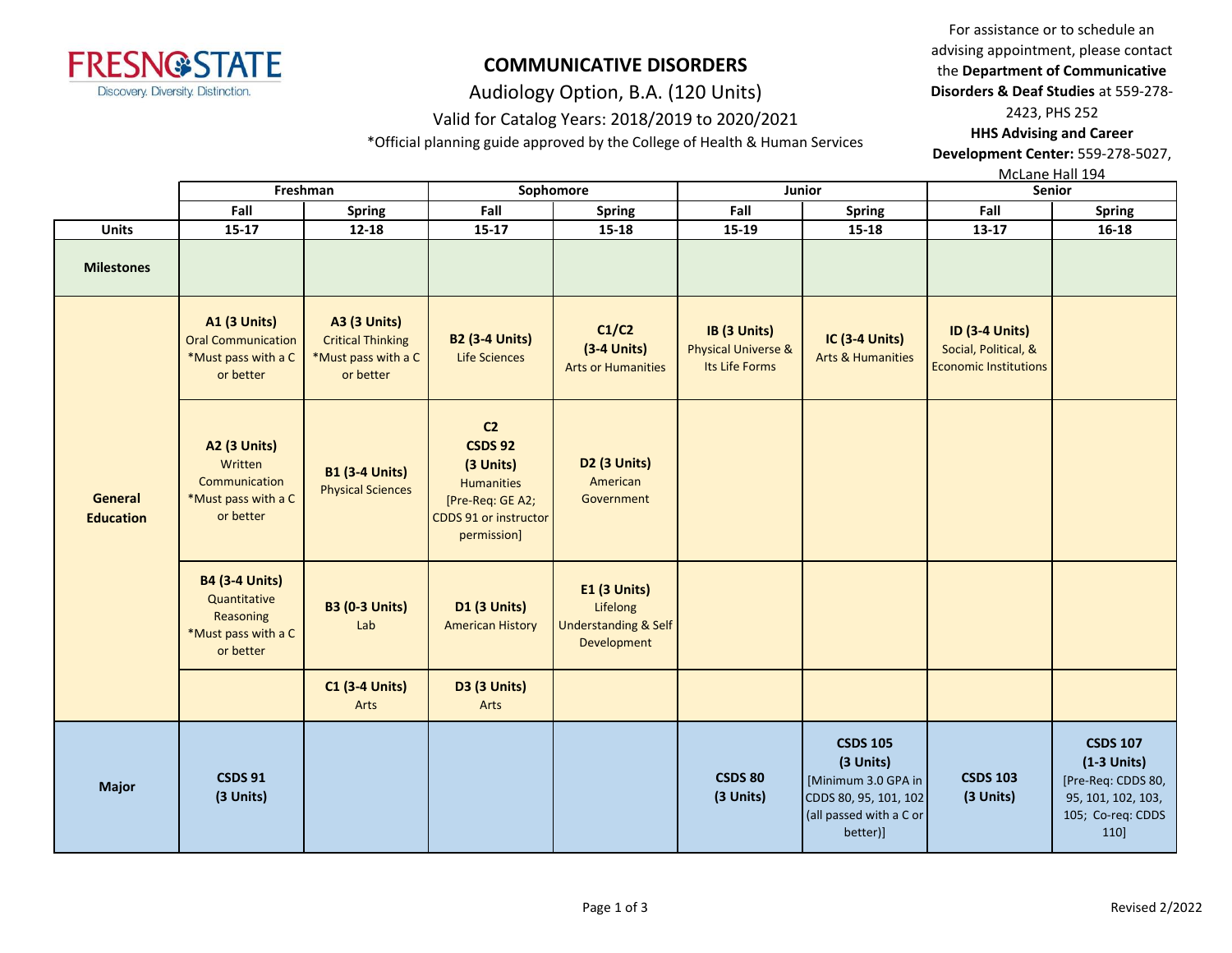

Audiology Option, B.A. (120 Units)

## Valid for Catalog Years: 2018/2019 to 2020/2021

\*Official planning guide approved by the College of Health & Human Services

For assistance or to schedule an advising appointment, please contact the **Department of Communicative Disorders & Deaf Studies** at 559-278-

2423, PHS 252

**HHS Advising and Career Development Center:** 559-278-5027,

McLane Hall 194

|                                                        |                 | Freshman        |                 | Sophomore       | Junior                                                                                                        |                                                                                                                     | Senior                                                                                                                           |                                                                                                                  |  |
|--------------------------------------------------------|-----------------|-----------------|-----------------|-----------------|---------------------------------------------------------------------------------------------------------------|---------------------------------------------------------------------------------------------------------------------|----------------------------------------------------------------------------------------------------------------------------------|------------------------------------------------------------------------------------------------------------------|--|
|                                                        | Fall            | <b>Spring</b>   | Fall            | <b>Spring</b>   | Fall                                                                                                          | <b>Spring</b>                                                                                                       | Fall                                                                                                                             | <b>Spring</b>                                                                                                    |  |
| <b>Units</b>                                           | $15 - 17$       | $12 - 18$       | $15 - 17$       | $15 - 18$       | 15-19                                                                                                         | 15-18                                                                                                               | $13 - 17$                                                                                                                        | $16 - 18$                                                                                                        |  |
|                                                        |                 |                 |                 |                 | <b>CSDS 95</b><br>(3 Units)                                                                                   | <b>CSDS 109</b><br>(3 Units)<br>[Minimum 3.0 GPA in<br>CDDS 80, 95, 101, 102<br>(all passed with a C or<br>better)] | <b>CSDS 131</b><br>(3 Units)<br>[Pre-req: CDDS 80,<br>95, 102;<br>Co-Req: CDDS 128]<br>*Priority will be given<br>to seniors     | <b>CSDS 110</b><br>(3 Units)<br>[Pre-Req: CDDS 80,<br>95, 101, 102, 105; Co-<br>Req: CDDS 107]                   |  |
| <b>Major</b>                                           |                 |                 |                 |                 | <b>CSDS 101</b><br>(3 Units)                                                                                  |                                                                                                                     | <b>CSDS 128</b><br>$(1-3$ Units)<br>[Pre-Req: CDDS 80,<br>95, 102;<br>Co-Req: CDDS 131]<br>*Priority will be given<br>to seniors | <b>CSDS 116</b><br>(3 Units)<br>[Pre-Req: CDDS 105,<br>109, or 115]                                              |  |
|                                                        |                 |                 |                 |                 | <b>CSDS 102</b><br>(3 Units)                                                                                  |                                                                                                                     |                                                                                                                                  | <b>CSDS 141</b><br>(3 Units)                                                                                     |  |
|                                                        |                 |                 |                 |                 |                                                                                                               |                                                                                                                     |                                                                                                                                  | <b>CSDS 172</b><br>(3 Units)<br>[Minimum 3.0 GPA in<br>CDDS 80, 95, 101, 102<br>(C or better in each<br>course)] |  |
| <b>Additional</b><br>Graduation<br><b>Requirements</b> | <b>Elective</b> | <b>Elective</b> | <b>Elective</b> | <b>Elective</b> | <b>UDWS (0-4 Units)</b><br>*Upper Division<br>Writing Exam OR "W"<br>Course (must pass<br>with a C or better) | <b>Elective</b>                                                                                                     | <b>Elective</b>                                                                                                                  | MI<br>(3 Units)<br>Multicultural/<br>International                                                               |  |
|                                                        |                 |                 |                 | <b>Elective</b> |                                                                                                               | <b>Elective</b>                                                                                                     |                                                                                                                                  |                                                                                                                  |  |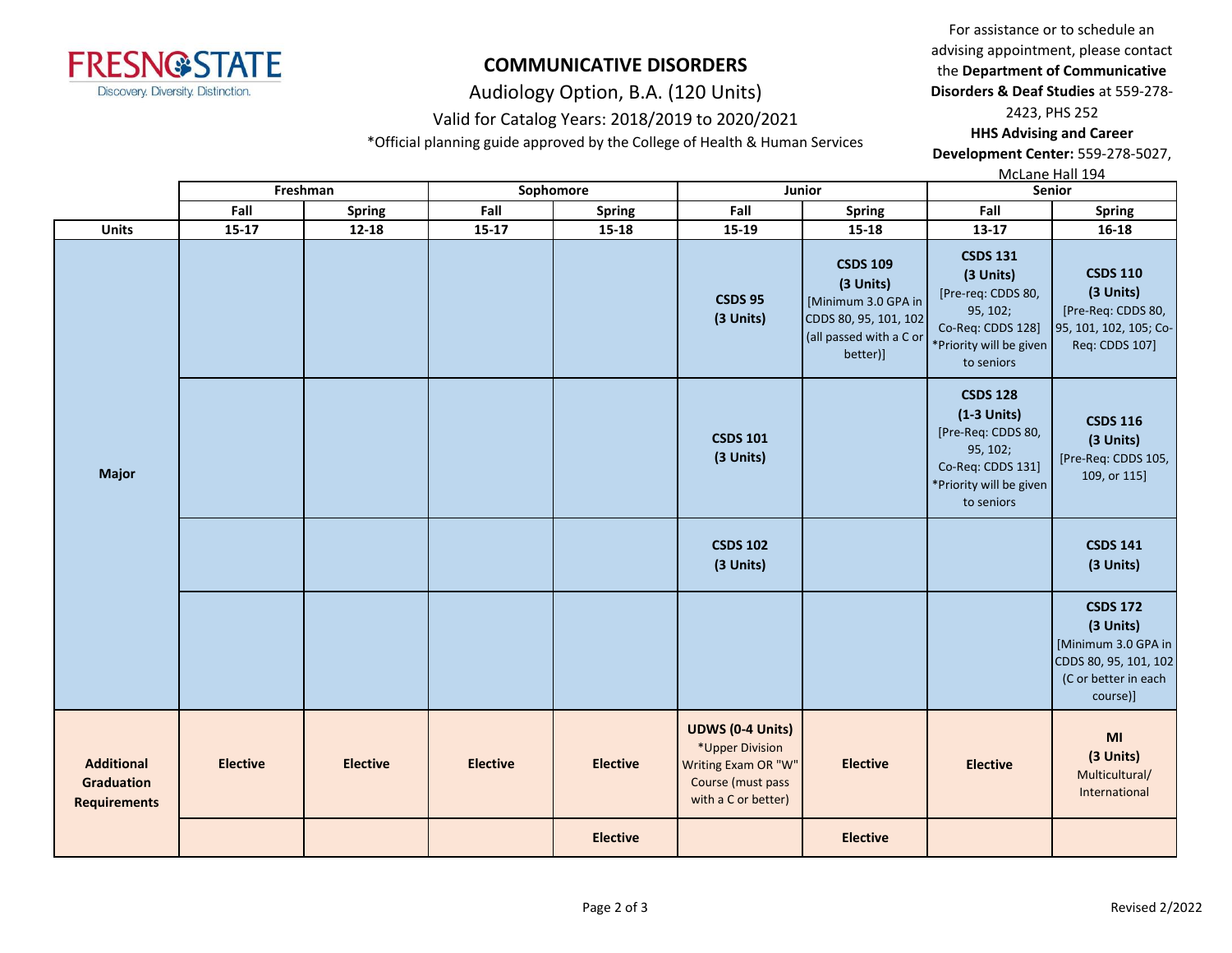

Audiology Option, B.A. (120 Units)

## Valid for Catalog Years: 2018/2019 to 2020/2021

\*Official planning guide approved by the College of Health & Human Services

For assistance or to schedule an advising appointment, please contact the **Department of Communicative Disorders & Deaf Studies** at 559-278- 2423, PHS 252

**HHS Advising and Career Development Center:** 559-278-5027,

McLane Hall 194

|       |            | Freshman      |           | Sophomore                    |       | Junior                | .<br>Senior |               |
|-------|------------|---------------|-----------|------------------------------|-------|-----------------------|-------------|---------------|
|       | Fall       | <b>Spring</b> | Fall      | <b>Spring</b>                | Fall  | <b>Spring</b>         | Fall        | <b>Spring</b> |
| Units | .<br>T3-T' | $12 - 18$     | $15 - 17$ | $\sim$<br>- 10<br>TJ.<br>-10 | 15-19 | <b>1F 10</b><br>T2-T9 | $13 - 17$   | 16-18         |

#### **FOOTNOTES:**

**Prerequisites/Corequisites:** Other restrictions may apply. Please see your course catalog for detailed prerequisite/corequisite requirements.

**Grade Requirements:** CR/NC grading is not permitted for CDDS majors for any coursework required in the major, with the exception of clinical courses.

General Education: Units in this area may be used toward a double major or minor (see double major or departmental minor). Consult the appropriate department chair, program coordinator, or faculty adviser for further information.

Electives (28 units): Units in this area may be used to satisfy credential requirements or a minor in another field. Students must earn a minimum of 120 units total to graduate. The number of required elective units may vary, depending on the amount of units earned from major and GE courses.

Upper Division Writing Skills requirement (UDWS): All undergraduate students must demonstrate competency in writing skills by passing the Upper Division Writing Exam (UDWE) or by obtaining a C or better in an approved upper division writing course, identified by the letter "W."

Substitutions: If substitutions/exceptions/waivers are made for any major courses that also meet GE and/or the Multicultural/International graduation requirement, the student is responsible for completing additional courses to satisfy the respective areas (GE and/or MI). This also includes the upperdivision writing requirement.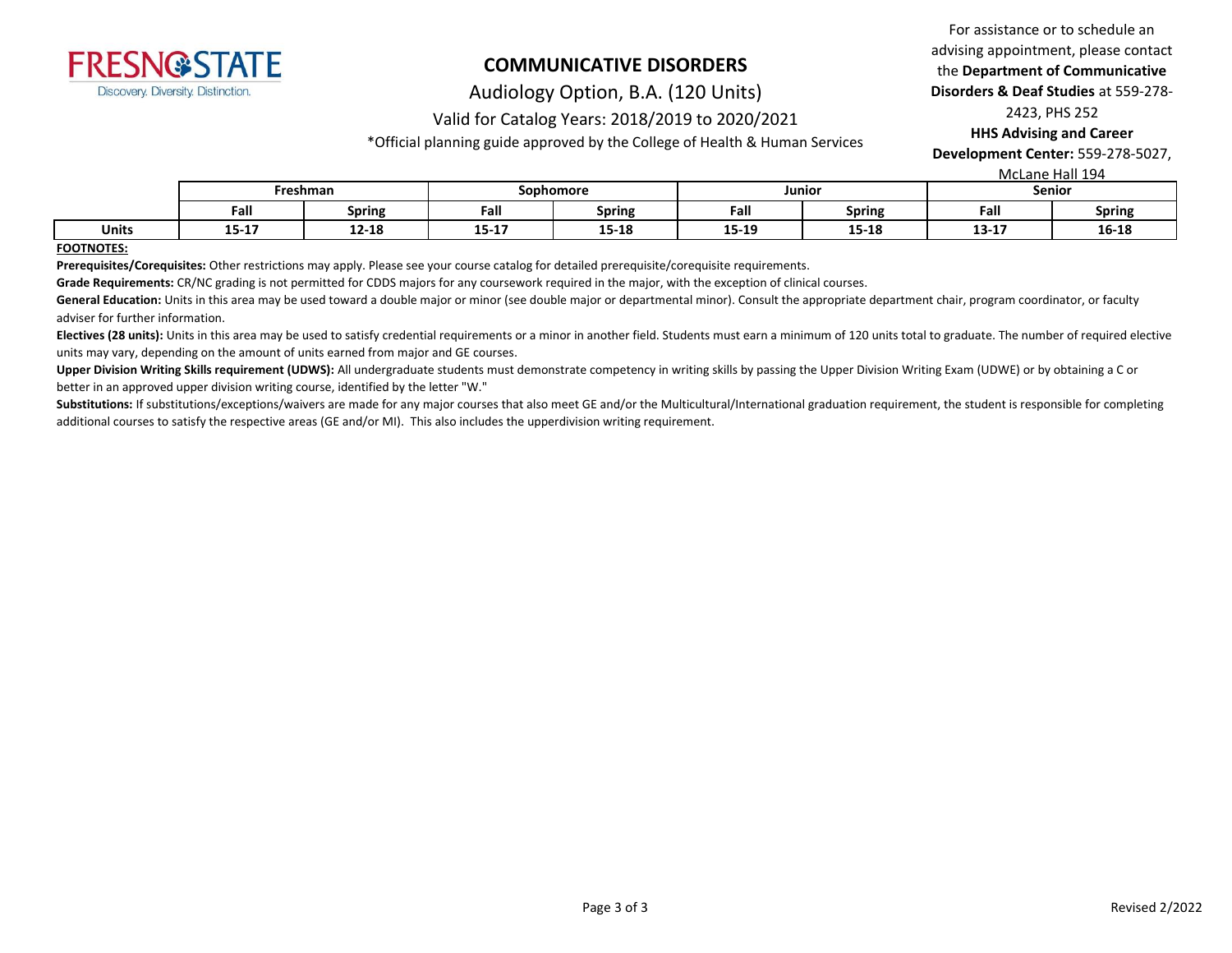

Audiology Option, B.A. (120 Units)

## Valid for Catalog Years: 2013/2014 to 2017/2018

\*Official planning guide approved by the College of Health & Human Services

For assistance or to schedule an advising appointment, please contact the **Department of Communicative Disorders & Deaf Studies** at 559-278-2423, PHS 252 **HHS Advising and Career Development Center:**  559-278-5027, McLane Hall 194

|                             | Freshman                                                                               |                                                                                     | Sophomore                                                                                                                   |                                                                           | Junior                                                           |                                                                                                                        | Senior                                                                                                                 |                                                                                                         |  |
|-----------------------------|----------------------------------------------------------------------------------------|-------------------------------------------------------------------------------------|-----------------------------------------------------------------------------------------------------------------------------|---------------------------------------------------------------------------|------------------------------------------------------------------|------------------------------------------------------------------------------------------------------------------------|------------------------------------------------------------------------------------------------------------------------|---------------------------------------------------------------------------------------------------------|--|
|                             | Fall                                                                                   | <b>Spring</b>                                                                       | Fall                                                                                                                        | <b>Spring</b>                                                             | Fall                                                             | <b>Spring</b>                                                                                                          | Fall                                                                                                                   | <b>Spring</b>                                                                                           |  |
| <b>Units</b>                | $15 - 17$                                                                              | 12-18                                                                               | $15 - 17$                                                                                                                   | $15 - 18$                                                                 | $15-19$                                                          | 15-18                                                                                                                  | $13 - 17$                                                                                                              | $16 - 18$                                                                                               |  |
| General<br><b>Education</b> | <b>A1 (3 Units)</b><br><b>Oral Communication</b><br>*Must pass with a C<br>or better   | <b>A3 (3 Units)</b><br><b>Critical Thinking</b><br>*Must pass with a C or<br>better | <b>B2 (3-4 Units)</b><br><b>Life Sciences</b>                                                                               | C1/C2<br>$(3-4$ Units)<br>Arts or<br><b>Humanities</b>                    | IB (3 Units)<br><b>Physical Universe &amp;</b><br>Its Life Forms | <b>IC (3-4 Units)</b><br><b>Arts &amp; Humanities</b>                                                                  | ID (3-4 Units)<br>Social, Political, & Economic<br><b>Institutions</b>                                                 | MI (3 Units)<br>Multicultural/Internationa                                                              |  |
|                             | <b>A2 (3 Units)</b><br>Written<br>Communication<br>*Must pass with a C<br>or better    | <b>B1 (3-4 Units)</b><br><b>Physical Sciences</b>                                   | C <sub>2</sub><br><b>CDDS 92 (3 Units)</b><br><b>Humanities</b><br>[Pre-Req: GE A2;<br>CDDS 91 or instructor<br>permission] | <b>D2 (3 Units)</b><br>American<br>Government                             |                                                                  |                                                                                                                        |                                                                                                                        |                                                                                                         |  |
|                             | <b>B4 (3-4 Units)</b><br>Quantitative<br>Reasoning<br>*Must pass with a C<br>or better | <b>B3 (0-3 Units)</b><br>Lab                                                        | <b>D1 (3 Units)</b><br><b>American History</b>                                                                              | E1 (3 Units)<br>Lifelong<br><b>Understanding</b><br>& Self<br>Development |                                                                  |                                                                                                                        |                                                                                                                        |                                                                                                         |  |
|                             |                                                                                        | <b>C1 (3-4 Units)</b><br>Arts                                                       | <b>D3 (3 Units)</b><br>Arts                                                                                                 |                                                                           |                                                                  |                                                                                                                        |                                                                                                                        |                                                                                                         |  |
|                             | <b>CDDS 91 (3 Units)</b>                                                               |                                                                                     |                                                                                                                             |                                                                           | <b>CDDS 80 (3 Units)</b>                                         | <b>CDDS 105</b><br>(3 Units)<br>[Minimum 3.0 GPA<br>in CDDS 80, 95,<br>101, 102 (all<br>passed with a C or<br>better)] | <b>CDDS 103 (3 Units)</b>                                                                                              | <b>CDDS 107</b><br>$(1-3$ Units)<br>[Pre-Req: CDDS 80, 95,<br>101, 102, 103, 105; Co-<br>req: CDDS 110] |  |
| <b>Major</b>                |                                                                                        |                                                                                     |                                                                                                                             |                                                                           | <b>CDDS 95 (3 Units)</b>                                         | <b>CDDS 109</b><br>(3 Units)<br>[Minimum 3.0 GPA<br>in CDDS 80, 95,<br>101, 102 (all<br>passed with a C or<br>better)] | <b>CDDS 131 (3 Units)</b><br>[Pre-req: CDDS 80, 95, 102;<br>Co-Req: CDDS 128]<br>*Priority will be given to<br>seniors | <b>CDDS 110 (3 Units)</b><br>[Pre-Req: CDDS 80, 95,<br>101, 102, 105; Co-Req:<br><b>CDDS 107]</b>       |  |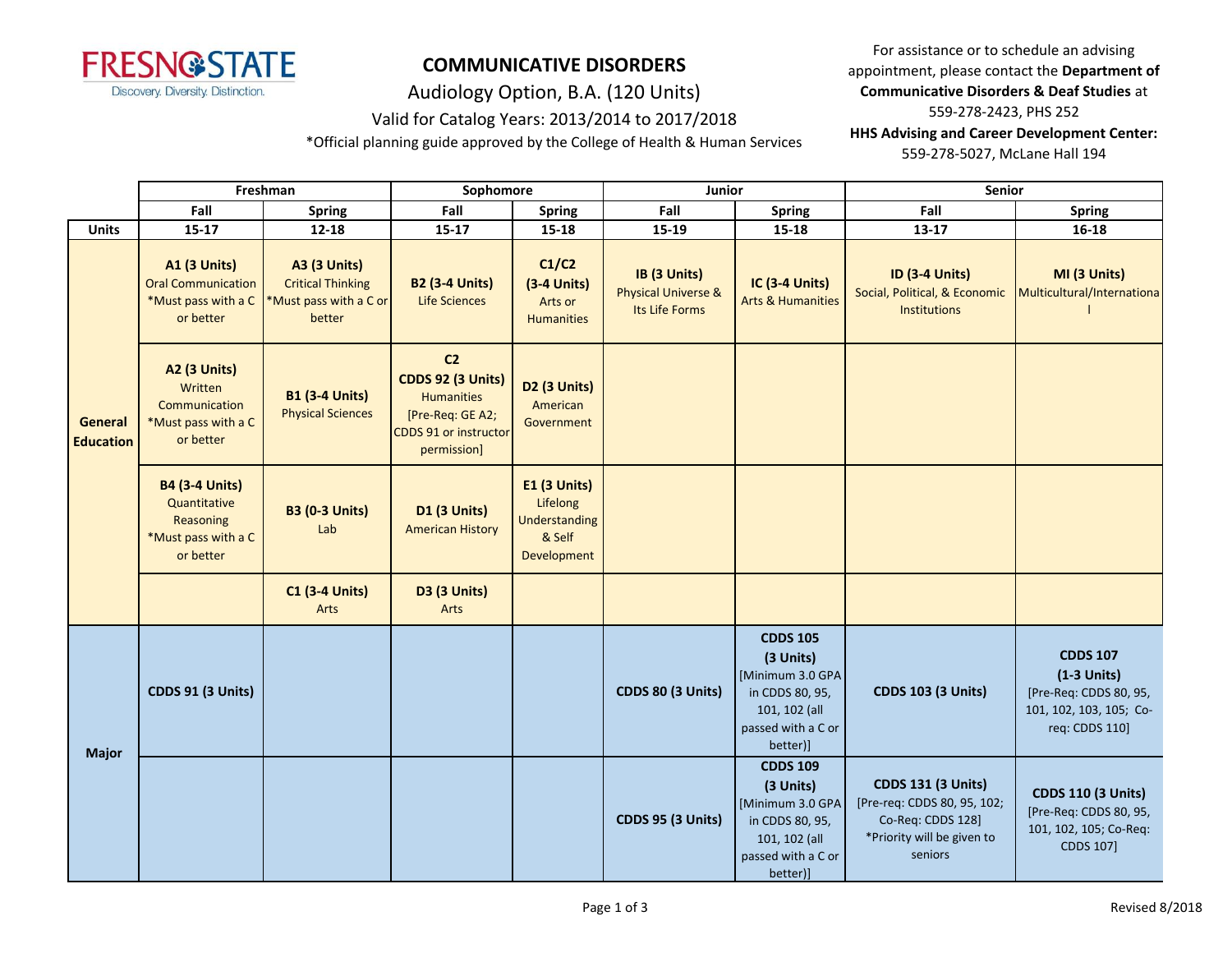

Audiology Option, B.A. (120 Units)

## Valid for Catalog Years: 2013/2014 to 2017/2018

\*Official planning guide approved by the College of Health & Human Services

For assistance or to schedule an advising appointment, please contact the **Department of Communicative Disorders & Deaf Studies** at 559-278-2423, PHS 252 **HHS Advising and Career Development Center:**  559-278-5027, McLane Hall 194

|                  | Freshman        |                 | Sophomore       |                 | Junior                                                                                                        |                 | Senior                                                                                                                   |                                                                                                            |
|------------------|-----------------|-----------------|-----------------|-----------------|---------------------------------------------------------------------------------------------------------------|-----------------|--------------------------------------------------------------------------------------------------------------------------|------------------------------------------------------------------------------------------------------------|
|                  | Fall            | <b>Spring</b>   | Fall            | <b>Spring</b>   | Fall                                                                                                          | <b>Spring</b>   | Fall                                                                                                                     | <b>Spring</b>                                                                                              |
| <b>Units</b>     | $15 - 17$       | $12 - 18$       | $15 - 17$       | 15-18           | 15-19                                                                                                         | $15 - 18$       | $13-17$                                                                                                                  | $16 - 18$                                                                                                  |
|                  |                 |                 |                 |                 | <b>CDDS 101 (3 Units)</b>                                                                                     |                 | <b>CDDS 128 (1-3 Units)</b><br>[Pre-Req: CDDS 80, 95, 102;<br>Co-Req: CDDS 131]<br>*Priority will be given to<br>seniors | <b>CDDS 116 (3 Units)</b><br>[Pre-Req: CDDS 105, 109,<br>or 115]                                           |
| <b>Major</b>     |                 |                 |                 |                 | <b>CDDS 102 (3 Units)</b>                                                                                     |                 |                                                                                                                          | <b>CDDS 141 (3 Units)</b>                                                                                  |
|                  |                 |                 |                 |                 |                                                                                                               |                 |                                                                                                                          | <b>CDDS 172 (3 Units)</b><br>[Minimum 3.0 GPA in<br>CDDS 80, 95, 101, 102 (C<br>or better in each course)] |
| <b>Electives</b> | <b>Elective</b> | <b>Elective</b> | <b>Elective</b> | <b>Elective</b> | <b>UDWS (0-4 Units)</b><br>*Upper Division<br>Writing Exam OR "W"<br>Course (must pass with<br>a C or better) | <b>Elective</b> | <b>Elective</b>                                                                                                          |                                                                                                            |
|                  |                 |                 |                 | <b>Elective</b> |                                                                                                               | <b>Elective</b> |                                                                                                                          |                                                                                                            |